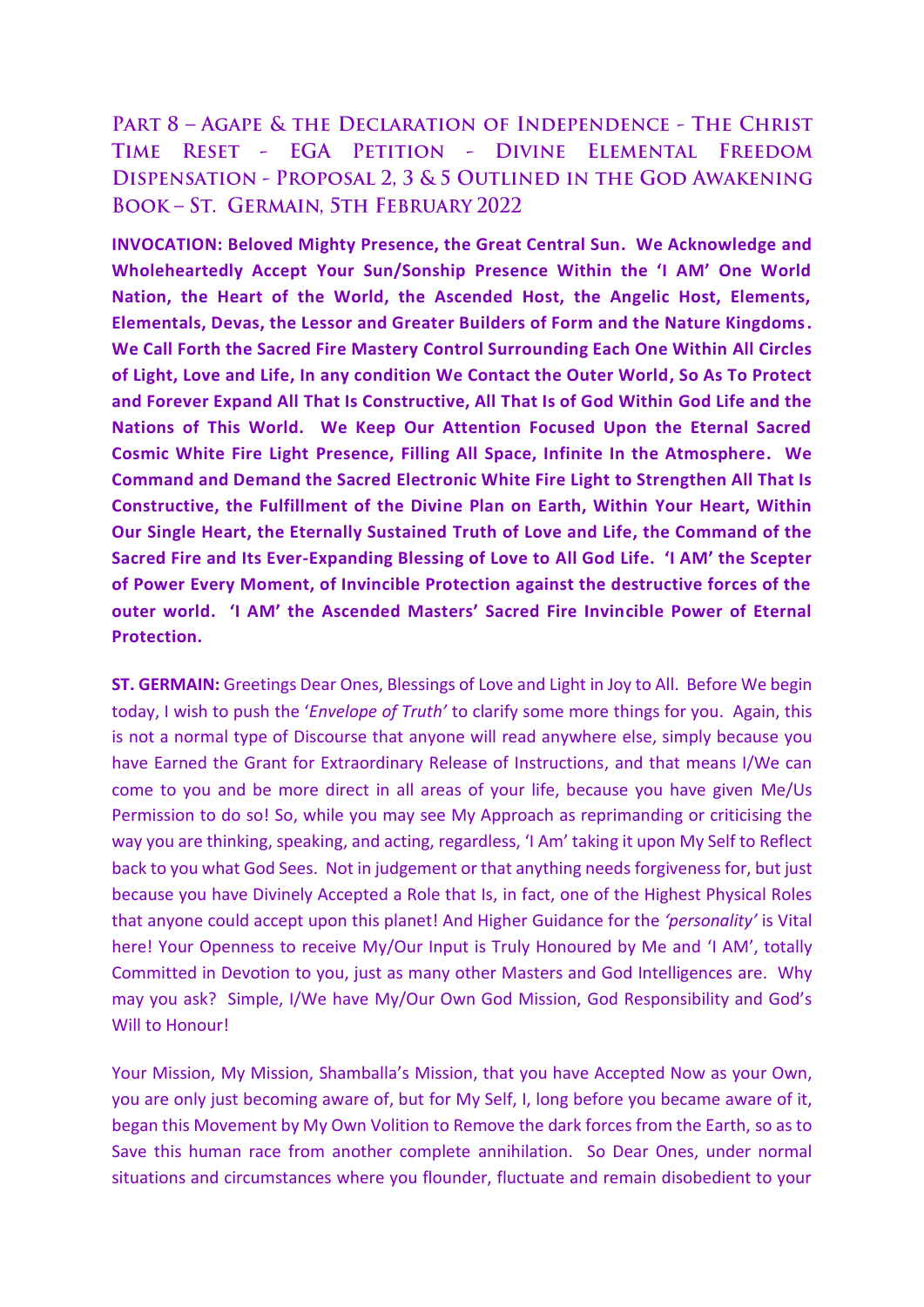True 'I AM' Presence, We the Masters would simply remove Ourselves from your *'free will'* and let you continue your incarnational loops upon the Wheel of Karma, just as I did with Napoleon! Thus, allowing you, if necessary, to continue at the very minimum, another 11,500-year cycle of time! But today this is not possible. Why? Because you have no more time available to you to make the choices needed if you are going to Hold True to that which you have, quite consciously, given your Pledges and Covenants to, through Your Own 'I AM' Presence, and that means, Us, the Masters and Other God Intelligences.

The other point is that the EGA has been diligently doing its best to follow Cosmic Law and while Cosmic Law has no exceptions to man or beast, these Laws have been constantly compromised from lack of Divine Will, Coherence to Activities, Obedience, Lack of an Ashramic Group Life, where the Ray Influences toward the Divine Qualities and Virtues of the 12 Mind Powers are more Refined to Attain the Group Goals and Purposes, and where making decisions are not based upon human personality conjectures, inferences, suggestions and assumptions that should ONLY be based upon the Will of God; The Trust and Faith of God's Love, Wisdom and Power! This EGA Ashramic Group of Divine Synthesis is a Ray 1, Divine Will Ashram, so it must at all times Apply the Ray 1 Qualities, Attributes and Virtues. It MUST Adhere to Its Shamballa Force of Application to God Life! This Will, Is the Divine Primal Life Force Directly from the Great Central Sun and ONLY displays and engages in Agape Love, Unconditional Love, God Love! And only in Accordance with Cosmic Law! This Agape Love is not human love, or the love of your brothers and sisters. This is the Love of God for All Creation. But more on this in a moment!

In the meantime, I shall continue. Here is something else quite profound that I also want to bring your Enlightened Conscious Awareness to! I can come to you, any Master or God Intelligence can come to you, completely within the Laws of the Cosmos and Highlight your errors because this Elemental Grace Alliance Divine Plan has been *'Wholly Placed'* within the Seals of Protection of Beloved Purity and Astrea. These **'Seals of Protection'** give this Divine Plan an '**Absolute Protection'** against all iniquitous desires or actions toward it. On top of that, it is also Protected against any human intentional or unintentional miscreation or wrongful application of God Life, both inside of the Plan or in any part of it within the outer world of its Membership! That means, even without your conscious permissions, We can Now, for the Greatest Good of All Concerned, and in particular this SPECIFIC Divine Plan, come and correct and realign absolutely any part of any imbalance that will affect this Divine Plan!

So, I tell you, go back and look at the Call and Activation Grounded, in Love in Action and in Print within the Elemental Grace Alliance Book - The God Awakening! Take a Look at the Call and Activation, Grounded in Love in Action and in Print of the True Constitution! But more on this Facet of the EGA's Work shortly!

You must remember that the Elemental Grace Alliance is not a human plan, it was Created By the 'I AM' Presence of Many Higher God Intelligences within Shamballa, that you yourselves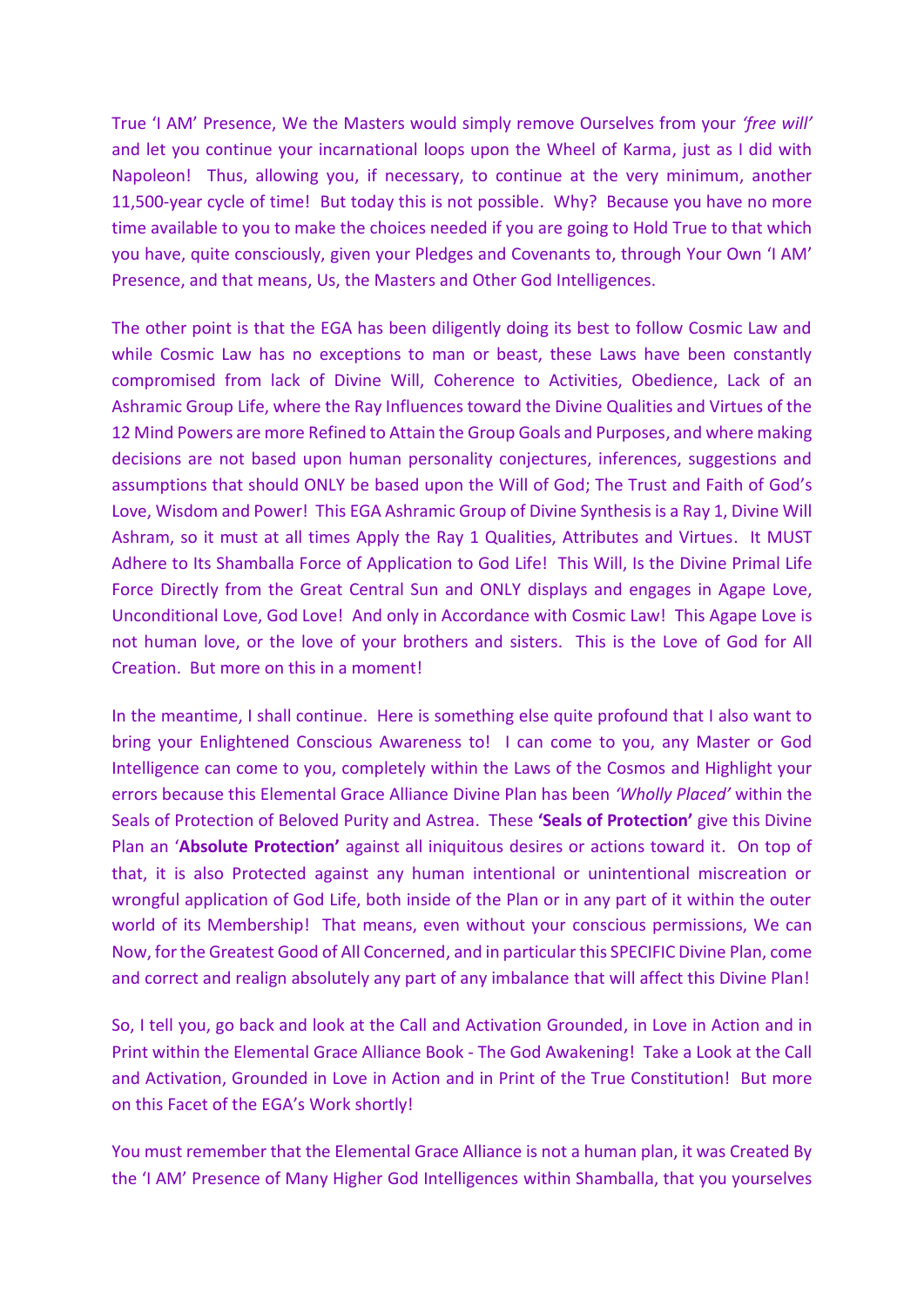chose to Work for from within a human incarnational standpoint! This is why the Law of Petitions is so important and why the EGA, Who Abides by these Laws as best it can and goes to such great lengths to Validate and Qualify the Divine Will Desired for the Rightful Actions to be taken.

Why? Because no human experience can determine the most favourable direction to take while they continue to work within their own personality *'free will'* ego based thoughtforms. With the exception of Our Messenger herein, whose personality does create nuances that brings the Christed Knowing back to a level of human comprehension and acceptance, however, the actual Messages and Knowledge within the Petition Communication Procedures Hold True to the Love, Wisdom and Power, so that no decision made will fall far from the *'Tree of Life'*!

Just for a moment, let Us look at the lack of Petitioning toward the Creation of your Forum! Where is the Immaculate Concept, the Cosmic Law or any Petition to gain maximum God Direction within it?

Yes, this situation was thrust upon you without notice, or not much notice, and you all had to run, and fall over many obstacles; you had to chase time so as to try and find a solution, only to compromise the whole task by avoiding the Christ Circle Principles. This Forum served its purpose and can do so again in the immediate future. But that incorrect application; at what cost, what effort and what other paths were needed to find your way back onto the train? There are never any coincidences, for many lessons were learned and still more potentials now, and it has highlighted for those in the positions of administration and development, the potholes and loss of momentum and consistency in moving forward! Had you taken the time to look at this from a God Perspective, in the Form of a Petition, We would have had the Opportunity to give you far more insight as to how this could have served you better.

But humans being humans, do not consider the most obvious option. Let God then, show you how to Create what you wish or need to Create! Right now, your greatest error in the creation of the Forum, was and remains that you are giving too much emphasis of allowing the human mind and *'free will'* to participate. You cannot expect to dissolve *'free will'* and emphasize **God's Will**, when most options continue to allow excessive communications upon gratuities, platitudes and unnecessary personal sharing. And more than this, the lack of adherence to the 28 Conditions of Engagement, especially here in the Forum, what other Groups are doing! This alone depletes and sends one's energies away from what could be Self Realized within this Divine Plan, where no more time than what may be necessary would be needed to attain the required awareness to implement one's next phase of Initiation to pass through the next Ring of Consciousness.

This is understandable for those who have not yet given their Pledges and Covenants, but why then allow yourselves to deplete your own Energies entertaining such distractions as an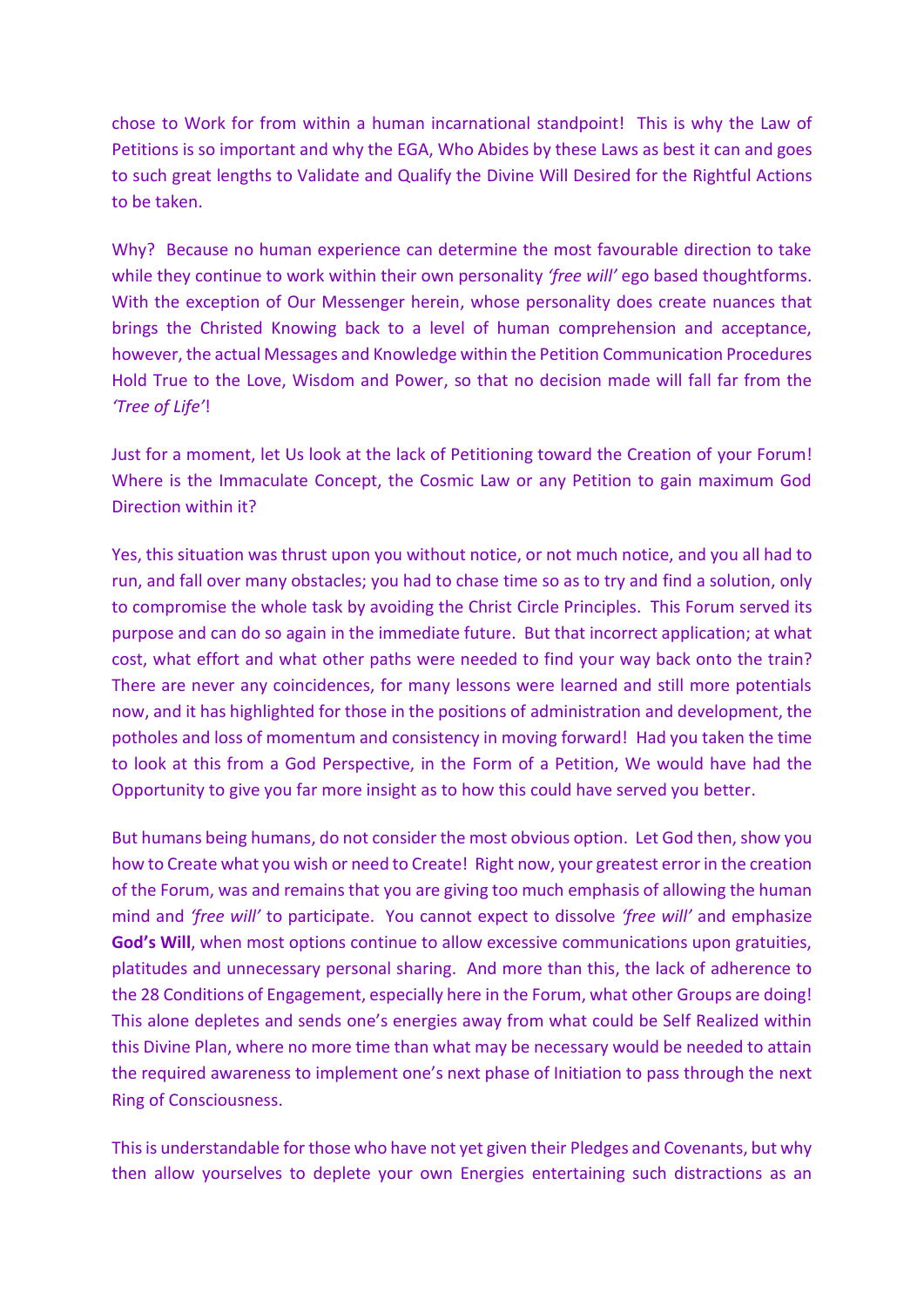Ashramic Group? If people wish to do this in accordance with their own *'free will'*, this is perfectly acceptable. But let them do that outside of the Forum and EGA, allowing them to follow their own *'free will'* choices of doing it their own way! In other words, allow them to follow another Group or a multiple of Groups following their own Divine Plan. There are many Paths to God, but as I have told you all in no uncertain terms, this Plan, God's Plan, My Plan and Your Plan, is Very Precise and Unambiguous in its Application to God Life. No other Group upon the Planet is following this *'Express Train'* Path, where there are no more stops upon any station platforms to disembark! Dear Brothers and Sisters of My Heart, It Is Your Obligation and Duty to Hold True to Cosmic Law and especially Now the Actions without distraction of Your Pledges and Covenants as the Guardians, Sentinels, Silent Watchers and Protectors of this Divine Plan. The Law of Protection!

In the Forum then, while the options continue as personality *'free will'* interactions or those non-responders to Tasks and Activities, so too will the resonances of individuals, Spheres and Circles remain within the lower scales of registry! Presently then, you should Emphasize God's Will in the Forum, to Evoke God's Will and Allow God to do the Work as the Petitions you enter will bring Greater Awareness to All! Your present Forum is wasting valuable time, time that no-one who wishes to Attain Their Christed Garments of Shaddai has available to them anymore! That is why I said to you! *'This Forum is not enough'!* You can attain the Ray 1 Will by following the answer that came to you 12 months ago! The New Cosmic Christ Love Website which would have eliminated many unnecessary parts that remain upon the Forum today!

But We digress and I was not expecting to go down this track this morning. Personality discussions within the EGA Administration or the TGCIC or Forum are not conducive anymore for the Purpose of Creating the Christ Circles. And that means personality, head mind approaches; the *'only'* way forward is to hone your Communication Skills with your 'I AM' Presence! That is where I and many more will join you. In head mind communications We simply cannot entertain these extrapolations any longer. Time for unnecessary personality illations is over here in the Elemental Grace Alliance Council with the human colleagues or affiliates! Appropriate your time now Dear Hearts, to better Implement these Wisdom Teachings and you will See and Feel on All Levels, almost instantaneously, what I Am Speaking of in this Introduction to Agape Love!

Not all Dear Heart's will like these decisions, but *'they'* will not be coming from a place of Agape Love, but a personality fear *'that they are losing out on something'*. And that will not serve them or this Elemental Grace Alliance Council or Triune Grace Commission Initiative.

Nothing better than the Law of the Mirror to reflect upon the Truth of one's thinking! You may lose many more yet from the EGA before you gain the Solidarity, Devotion and Fidelity of those Who Are Ready to *'Move Forward'* again as One! Three strikes and you are out in a Round of baseball. You have had 2 Respites now, and the ball has left the hand of the pitcher!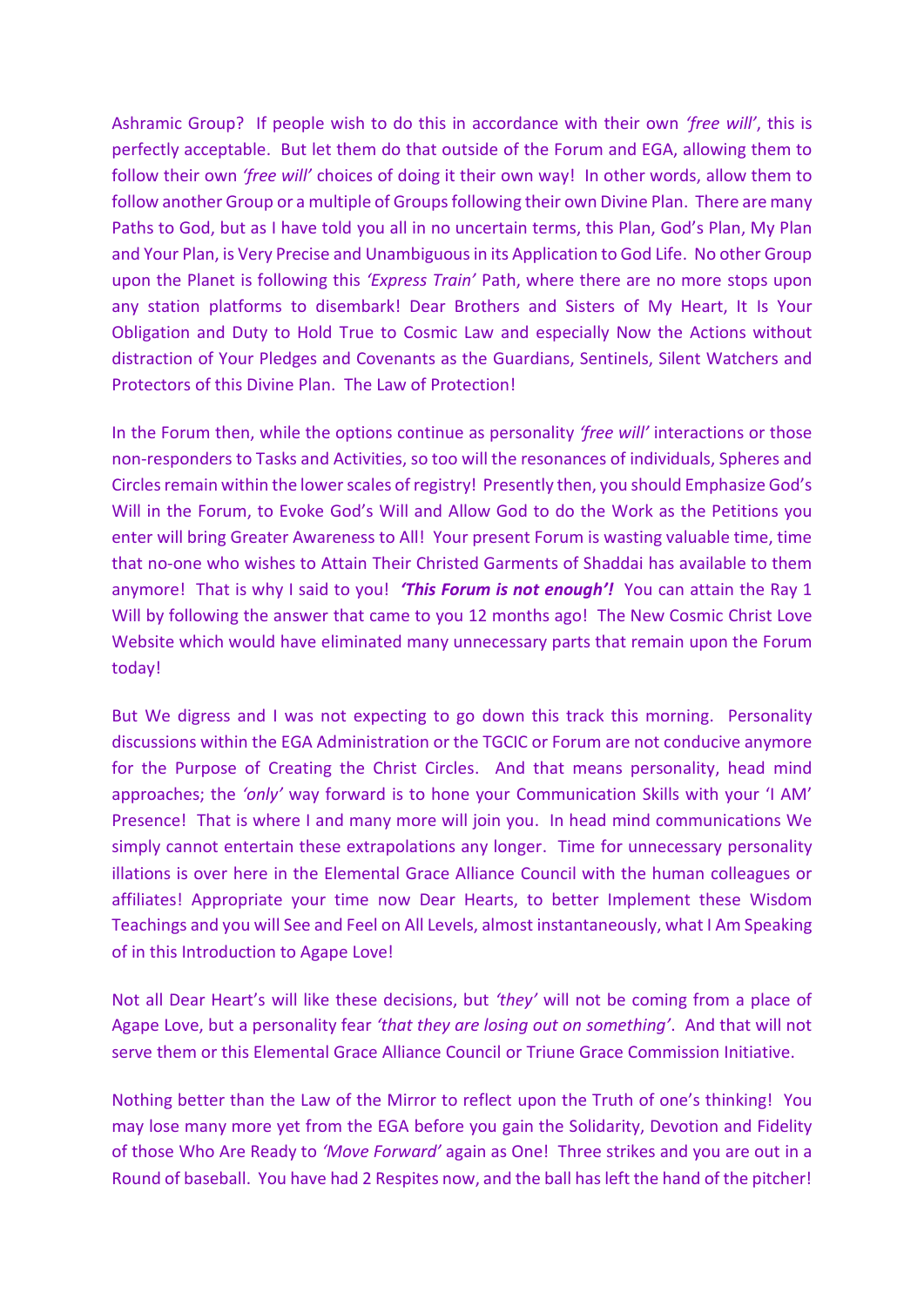Will you hit a Home Run this time, or fall into a more perpetual seat of *'hiatus'*, while others *'take charge'* to Direct the EGA's Proceedings? **A** *'Round'* **can also be described as a Sphere, Circle or a Cycle of Time, can it not?**

I said that I was going to speak of Agape Love in Association to the Declaration and the US Constitution, however, without now flowing over into excessive pages of this Discourse, I will simply Highlight what *'Agape Love'* is and to Introduce the True Sacred Relationships and Their Alignments within this Mighty Love Expression, between not only the **'Declaration of Independence'**, the time when America Agreed to remove itself from the influences of the United Kingdom's reign of asserting its desired ownership over America; the **'US Constitution'**, which related to the New Governing Powers of a needed New State of Constitutional Consciousness to Govern its people in fairness and in Divine Love; The New **'True Constitution',** having been Petitioned and Granted the Dispensation for a New **''I AM' One World Nation'** and finally which We have not yet spoken of, a New **'Declaration for the Freedom of Humanity'** Worldwide!

**The Representation of Signing the Declaration of Independence was to bring before the conscious attention of the earth, and especially America, its unparalleled activity upon the earth; and to Call it to the Attention of the people of America, that they might hold close to and stand by the Original Constitution of the United States, which was and is a Divine Creation, until such time as the complete Ascended Master Constitution of the United States of America and the New One World Nation would come forth, as the advance of the Golden Age proceeds. That long awaited Constitution is the True Constitution Signed in the United Kingdom, on the 17th of September, 2020. And which the New 'Declaration for the Freedom of Humanity' will follow suit to become the Ascended Master Declaration of the Whole of the New World Known as the 'I AM' One World Nation!**

## **AGAPE LOVE**

One's Spiritual growth is dependent upon the unfoldment of love within one's heart. The Greater their Unconditional and Impersonal Love, Directed by Divine Wisdom and Divine Understanding, the Greater Their Divine Spirituality. Love has to be Expressed Wisely and not foolishly in any sort of self-centred, sentimental manner. Where there is emptiness, anguish, sorrow, feelings of not good enough and unhappiness or despair in a person's life, you can be sure it is caused by a lack of love or from fear itself. A person who does not know how to give love or to receive love is humanly confused, lacking Divine Spiritual Awareness and imbalanced within the lower Soul incarnational consciousness. Agape Love must first be Generated Within, if one is to experience it coming from any outer world experiences. *'Love increases as judgement decreases.* 

Before sending Love out to the world one must first possess it Within themselves. You cannot give what you are unaware of that you have. However, it is more important to Love than to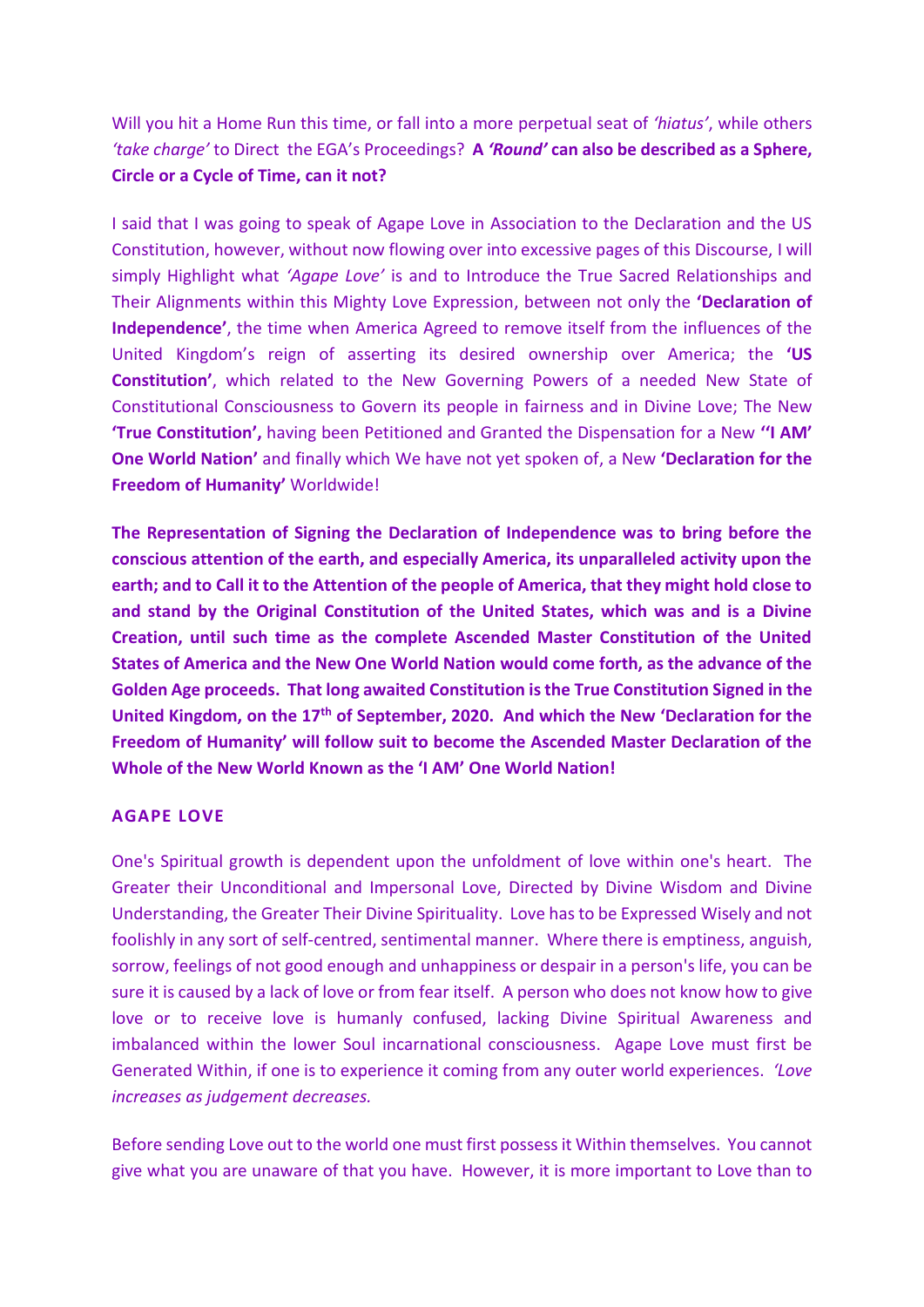be Loved! The former is essential, the latter less so, not even necessary for Divine Spiritual Advancement. When one is Full of Divine Love, he or she does not go seeking for it. Everything in the Universe is Directed by the Law of Love. In Christianity, Love is synonymous to God. Most people however, normally associate love with emotions; nevertheless, Divine Love is more than sentimentality. At mankind's present stage of evolution, it is clearly felt as an emotion, because within the microcosm, the feeling, the astral body, is one of the most responsive to its influence.

The physical body is likewise very reactive to the Love Force, it does so through the desire for sexual union. As men and women progress, they will respond mentally and spiritually to the Love Force as they now do in a physical and an emotional way. However, when one Divinely Loves, they should do so through the exercise of Their Will and not be prompted to express its imitation at the call of the base instincts. This should not be interpreted to mean that sex is solely an animalistic act; but the Expression of the Sexual Force of, more importantly, Life Force, that is the Divine Love Being Expressed and Directed in the Focus of a Creative Act! Else it may simply be otherwise depending on how one channels it through their energy field or structure.

The ancient Greek philosophers classified Love into three different categories: Eros, Philos, and Agape; or sexual, brotherly and sisterly love, and Divine or Agape Love, respectively. Love is a powerful remedy to many mundane problems, although one must clearly know the difference between personal, selfish love, and Impersonal, Divine Love. Basically, there are two Expressions of Love that Divine Masterful Beings Express: Unconditional and Impersonal Love.

Unconditional Love is Love Expressed to and for another without any thought of Self, without any expectation or hope for a return of that Love or for any reward. Divinely Spiritual Beings are aware that they are the Embodiment of Love Itself and thus need nothing in return. For Loving another is Loving Oneself. Impersonal Love is Loving another or others without any undue attachment to the object of One's Love or Affection. One Gives Freedom to others to be themselves and One is not too dismayed, if that expression concludes with any form of negative or imbalanced condition in that relationship. A Higher Aspect of Loving is to Express it with Divine Understanding and Divine Wisdom, Through an Enlightened Mind.

The Law of Love is the Cosmic Proclamation to Reciprocate the Creator's Monadic Soul Persona Love for another here on this Earth. This Cosmic Proclamation is actually a two-part, Passionate Invitation.

**Part One:** Love Your Creator with all Your Heart, with all Your Soul, and with all Your Mind.

**Part Two:** Love your fellow sentient human beings as yourself. We Love because Your Creator First Loved You.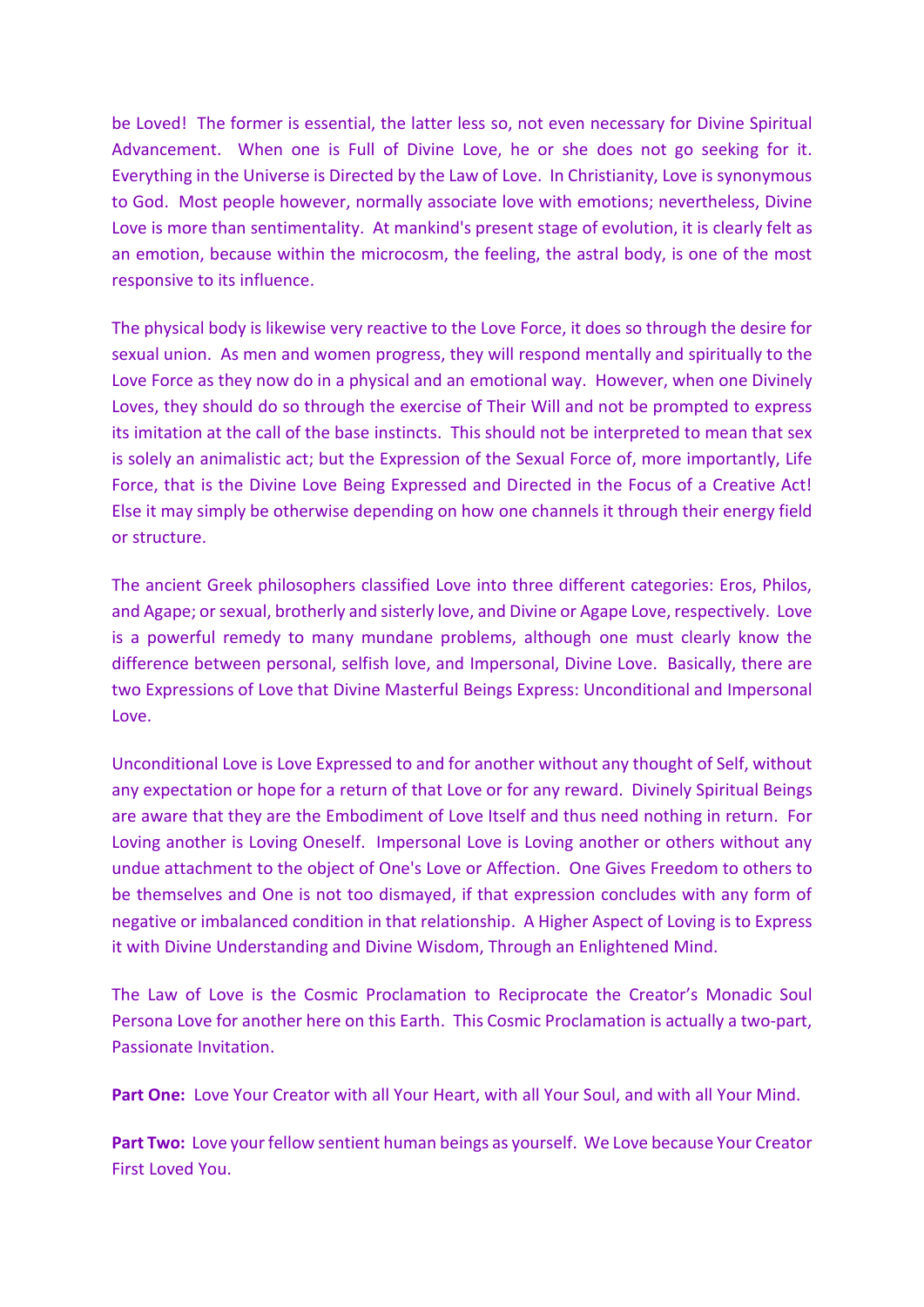This Mighty Love is the Sacred Cosmic White Fire Light Substance of All Creation Expressed As Divine Love, That Is The Presence of Our Loving Creator within All things, seen and Unseen. The Great Love is a Perfect Love as well as a *'Living love'*. Thereby, The Great Love Becomes a State of Being, whether in a Holy Partnership or Sacred Marriage, or a Relationship within a God Creation for the Benefit of mankind or the Earth. Accordingly, Your Gracious, Benevolent and Loving Creator Calls all His and Her Children to His and Her Divine Love to Express and Share such Love in Accordance with The Great Love of Life that will Create from a Place of Perfect Balance between the Masculine and Feminine Expressions of the Mother's Love and The Father's Light as a Physical Expression! The Great Love of Agape Love is a Perfect Love, A Divine Expression of Love that casts out all fears.

Finally, the Principle of Self-Love is also related to Agape Love's First Maxim: *'Do onto others as you would have them do onto you'*. This maxim is also related to The Law of Reciprocity which states, *'that you get what you give, and you give what you get'*. It's humanly natural to reciprocate what someone does for you or to you. Accordingly, Love creates Love, and anti-love produces anti-love. But it should also be noted that mankind has the insidious ability to twist and distort anything that's good, even The Law of Love and Love's First Maxim.

So here My Beloved Brothers and Sisters of Divine Agape Love, is the Foundations by which the Declaration of Independence, the US Constitution, The True Constitution and the soon to be, the Declaration for the Freedom of Humanity are Founded upon!

Before I close here today Dear Ones, I wish to draw your attention of one other thing that hopefully will help you see that when I say that the Elemental Grace Alliance Divine Plan is not like any other Divine Plan, what you have read within the EGA Discourses from the Beginning of its Inauguration in 2011, with all Its Grants and Dispensations and these Declarations and Constitutional Developments since the mid-1700's has all been so the Ascended Master's True Constitution and Declaration for the Freedom of Humanity could be Executed in Divine Order, All in Accordance with Divine Cosmic Law so that the dark forces will finally be removed from the powers they have held over humanity for so long!

This is a VERY Auspicious Time Dear Ones. I will return tomorrow, and We shall continue with this subject of these Agreements, Agape Power of Love and the Protection of Humanity and this Earth in these final trying times!

'I AM' St Germain, Asserting the Mighty Power of Divine Love With and Through All who will continue upon this Path of Divine Will and the Other Divine Mind Powers!

**BENEDICTION: 'I AM' Thankfully Acknowledging That I Live, Move and Have my Being Within the Invincible Strength and Power of the Sacred Fire Love Mastery In The 'I AM' Presence of God Life! I Give Thanks and Gratitude for Being the 'I AM' Sceptre of Power For Every Moment of Invincible Protection against the destructive forces of the outer**